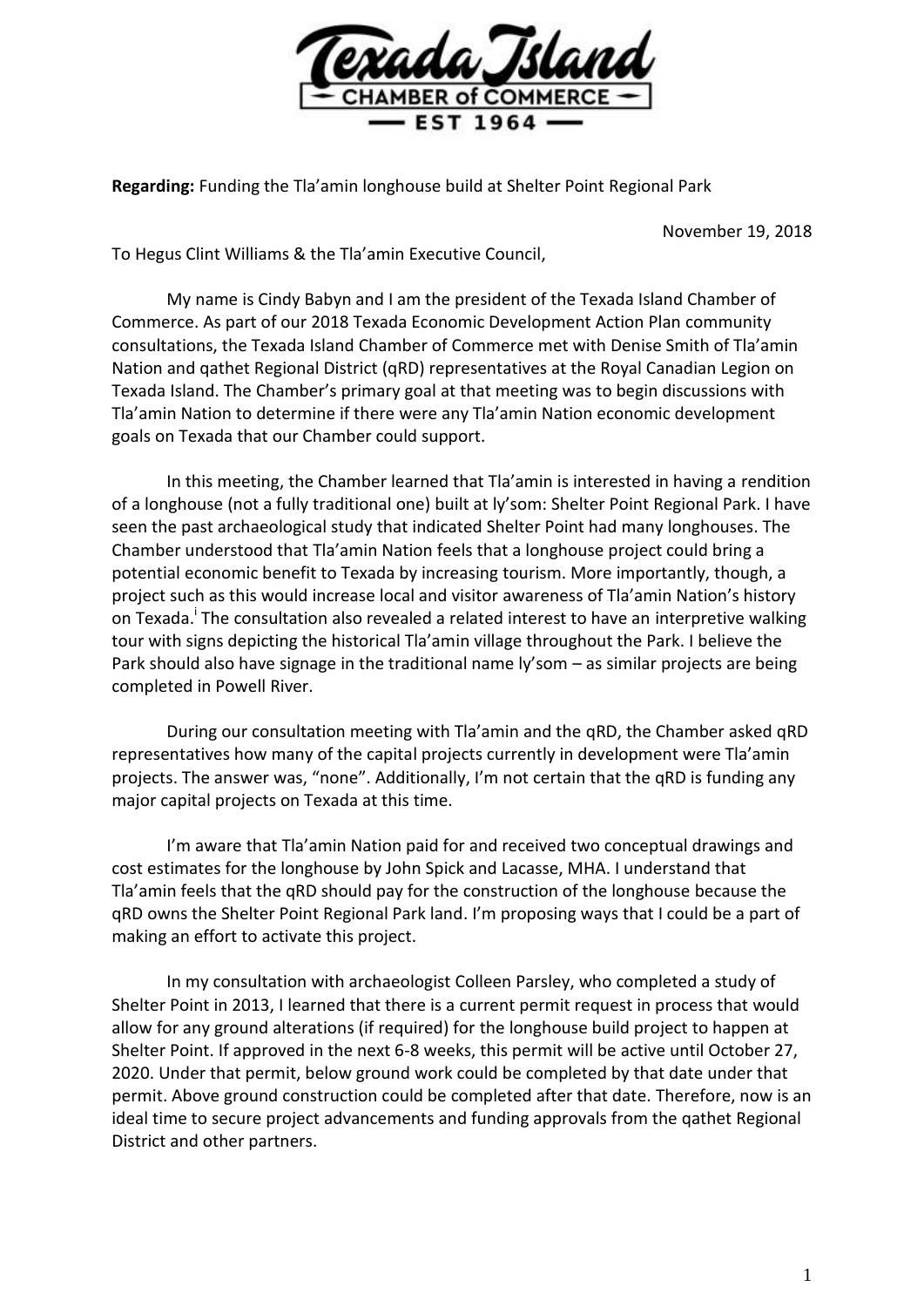

The draft 2018 Texada Official Community Plan has a General Objective: "To promote collaborative relationships with the Tla'amin Nation and encourage harmonized land use along jurisdictional boundaries." As a related general policy: "Recognize First Nations history in the area and support the protection of archaeological resources under the provincial Heritage Conservation Act." *(p. 19, section 2.2 Land Use & Development)*

#### **The Texada Island Chamber of Commerce's Proposed Roles:**

### **1) To expand consultations, with a view to gaining support for the project, such as:**

- Meet with Tla'amin Executive Council to understand Tla'amin goals for this project
- Expand consultations on Texada with more residents and community organizations, in part by promoting a site visit tour by Colleen Parsley and a Tla'amin Nation representative to Chamber members, other Texada organizations, residents
- To seek the assistance and support of our qathet Regional District Director as she has managed other community-wide consultations and as she is a representative of the qRD who owns the Shelter Point Regional Park
- Make a presentation at a Texada Island Official Community Plan meeting
- In the future, once (and if) the gRD agrees they would like to go ahead with the project, to make requests on behalf of the Chamber to Texada businesses and individuals for cash or in-kind donations to support the build (e.g., the quarries, forestry, other businesses, etc.)
- The Chamber could promote land, water, history, and cultural tours that Tla'amin might like to activate on Texada, such as daily ticketed tours that might begin at this proposed architectural longhouse building at Shelter Point, or from any other place.
- Consulted Colleen Parsley, the archaeologist of the study at ly'som, Shelter Point ✓
- Acquired a Letter of Support for this project from MLA Nicholas Simons  $\checkmark$
- Acquired support from the Texada Arts, Culture & Tourism Society  $\checkmark$
- Acquired support from the Texada Island Heritage Society, in principle  $\checkmark$
- Acquired support from Powell River Tourism ✓
- Acquired a Letter of Support from Sunshine Coast Tourism  $\checkmark$
- Wrote a Letter of Support from the Texada Island Chamber of Commerce, following a board motion approval to do so ✓

# **2) To make a presentation to the qRD Directors at the Committee of the Whole**

- There is a meeting on December 13, 2018 or we could meet at a later date.
- The key request would be to ask the Directors to assign qathet Regional District staff to work on the project, and to allocate funding.
- One important point is that in October 2018, 3 new Directors were elected (of 5) to the qathet Regional District. Therefore, it is likely that 3 of them are unaware of any past discussions on this project idea.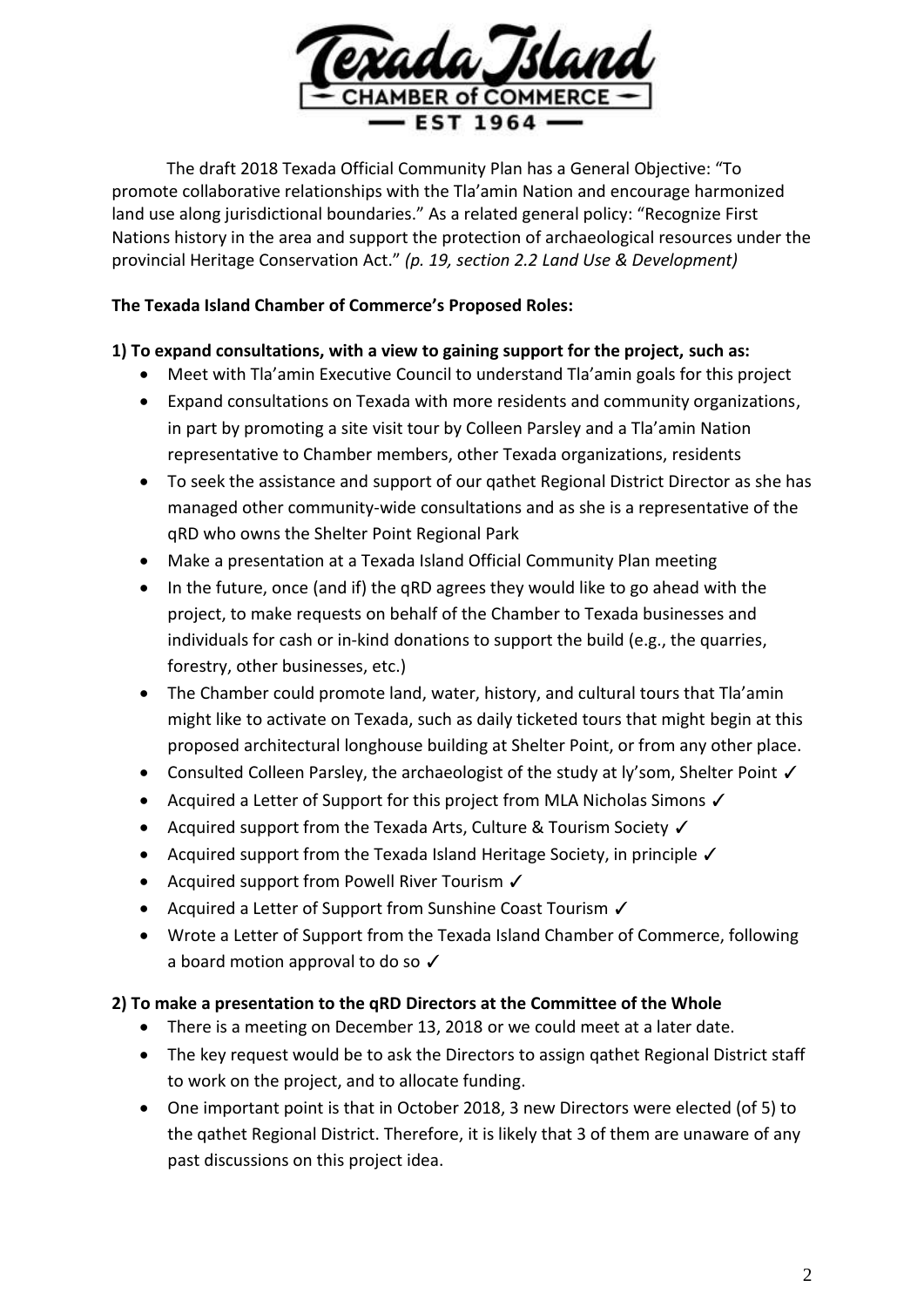

## **3) To make a presentation to the C3 Council (City of Powell River, Tla'amin Nation, and qathet Regional District)**

 On behalf of the Chamber, I could request to speak to the C3 Committee about this longhouse build project idea. It is my hope that Tla'amin Nation would be willing to do the same, at the same meeting to indicate Tla'amin Nation support.

### **Questions for the Tla'amin Executive Council I hope to learn about in a meeting with you:**

- 1. Does the Tla'amin Executive Council still support this project?
- 2. Do you have a preference between the two architectural drawings?
- 3. What would be appropriate uses of the building? For your information, I have heard a range of ideas from Texada residents, such as:
	- o An opportunity to learn about indigenous history at Shelter Point
	- o A shady place to get out of the sun
	- o A desire to have an 'open' building so that the view of the ocean can be unobstructed (rather than having a closed building)
	- o A place to have music (like acoustic concerts)
	- o A place to sell things (like a market)
	- o A place to have weddings
- 4. In your memory, what has the qathet Regional District's role been in this project?
- 5. Are there other people, organizations, or Nations that we should be consulting with before asking the qRD to advance this project?
- 6. Would someone from Tla'amin be able to join Colleen Parsley in leading a Shelter Point site visit to help residents better understand traditional land use and a proposed appropriate location for the longhouse?
- 7. Would a Tla'amin representative be available to speak to the C3 Council and the qRD Committee of the Whole meetings about this project?
- 8. Is there anything else you would like to tell me about this?

I imagine that there may have been some disappointments that this project did not go forward before. As a Canadian citizen, it's my personal view that it's my duty to make efforts toward reconciliation when possible. My energy towards this project idea is being directed with this intention, in addition to my interest in improving the economic conditions and quality of life on Texada Island.